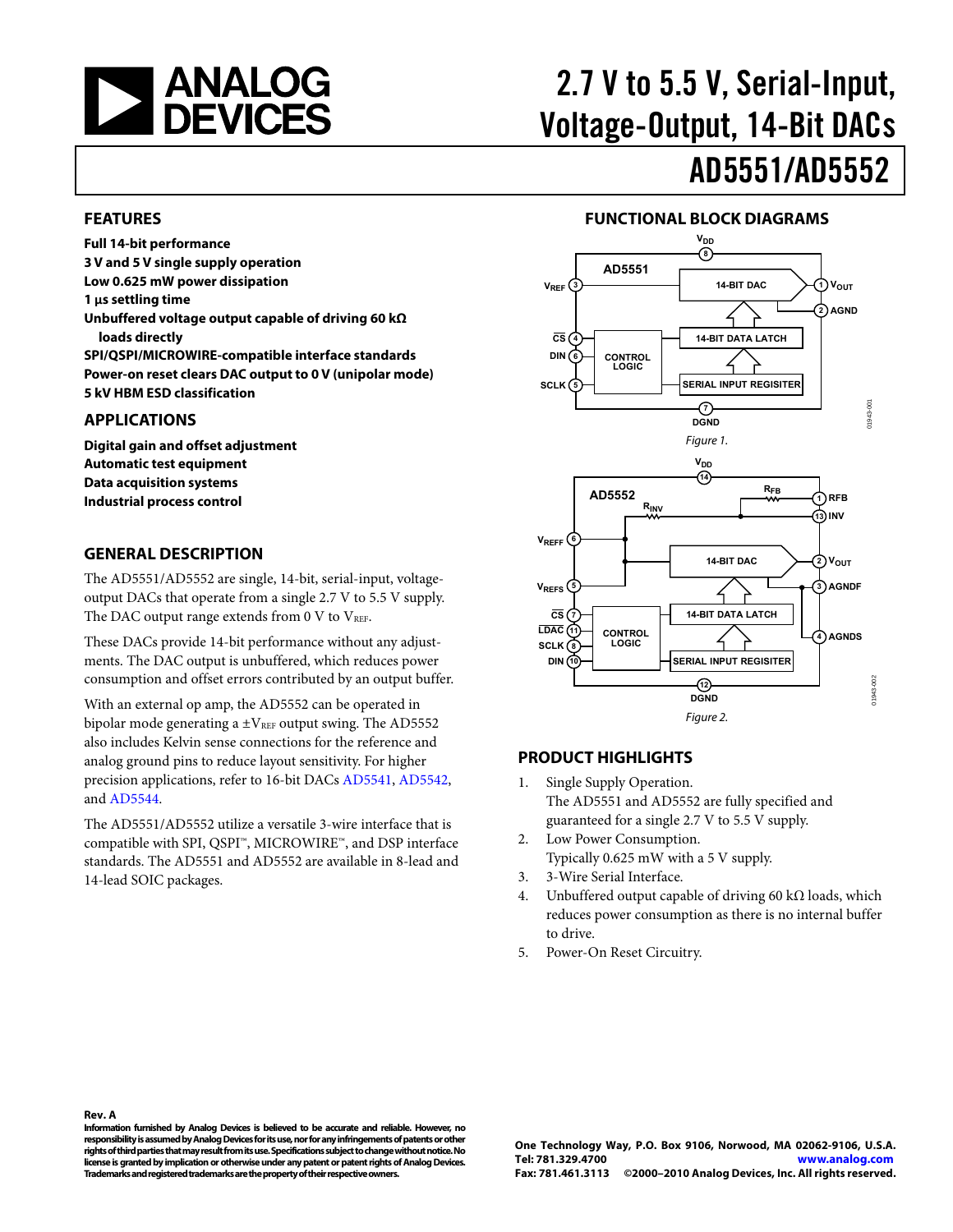# TABLE OF CONTENTS

### **REVISION HISTORY**

### **5/10—Rev. 0 to Rev. A**

| Changes to Data Sheet Title, Features Section, General               |  |
|----------------------------------------------------------------------|--|
| Description Section, and Product Highlights Section 1                |  |
|                                                                      |  |
|                                                                      |  |
| Changes to Pin V <sub>DD</sub> Description in Table 4 and Table 5  6 |  |
| Changes to Typical Performance Characteristics Section 7             |  |
| Changes to First Paragraph in Theory of Operation Section  11        |  |
|                                                                      |  |
|                                                                      |  |
|                                                                      |  |

**7/00—Revision 0: Initial Version** 

| ADSP-21xx to AD5551/AD5552 Interface 14   |  |
|-------------------------------------------|--|
|                                           |  |
| MICROWIRE to AD5551/AD5552 Interface  14  |  |
| 80C51/80L51 to AD5551/AD5552 Interface 14 |  |
|                                           |  |
|                                           |  |
|                                           |  |
|                                           |  |
|                                           |  |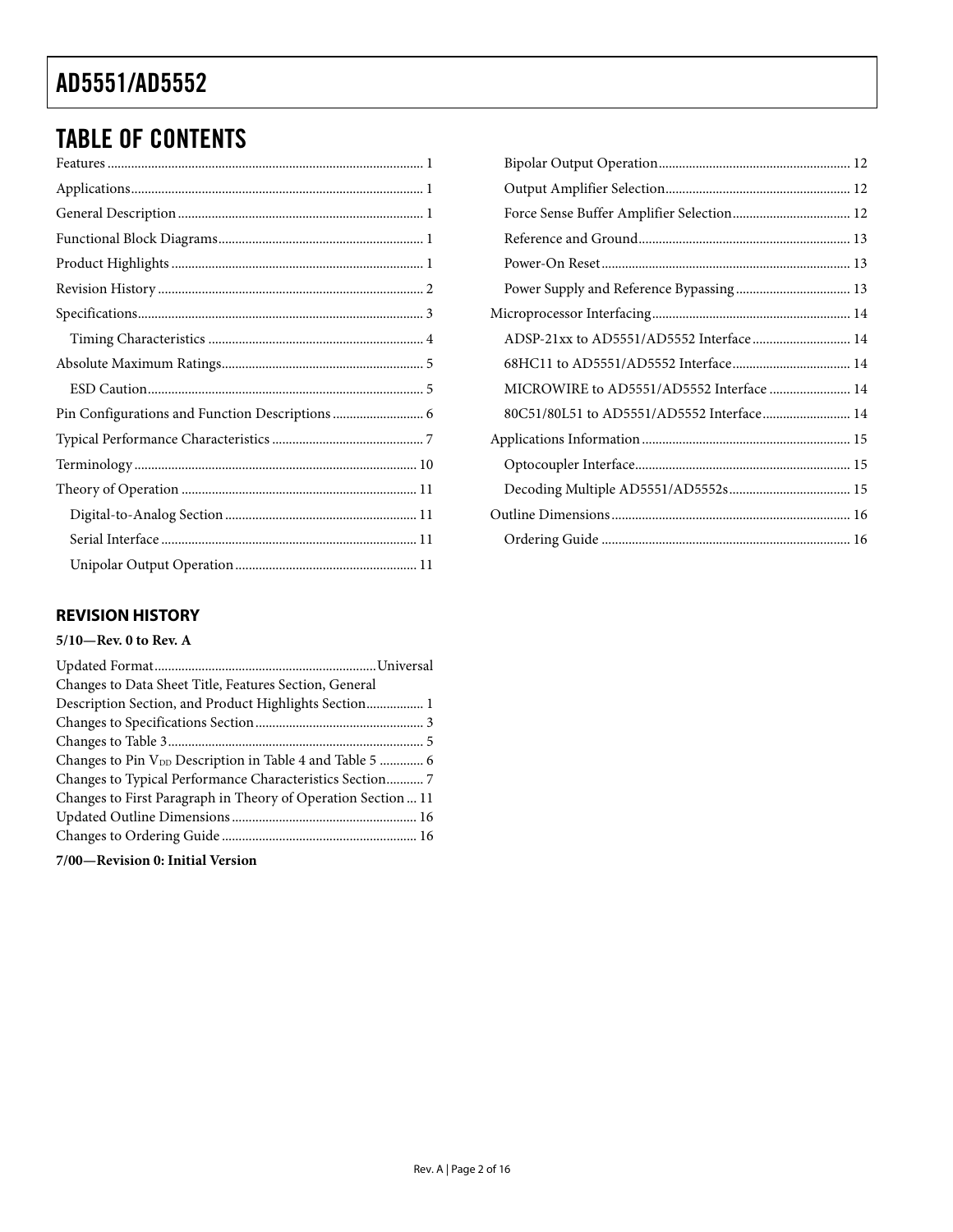### <span id="page-2-0"></span>SPECIFICATIONS

 $V_{DD} = 2.7$  V to 5.5 V, 2.5 V  $\le$  V<sub>REF</sub>  $\le$  V<sub>DD</sub>, AGND = DGND = 0 V. All specifications T<sub>A</sub> = T<sub>MIN</sub> to T<sub>MAX</sub>, unless otherwise noted.

#### **Table 1.**

| Parameter <sup>1</sup>                    | Min         | <b>Typ</b>   | <b>Max</b>             | Unit            | <b>Test Condition</b>                          |
|-------------------------------------------|-------------|--------------|------------------------|-----------------|------------------------------------------------|
| <b>STATIC PERFORMANCE</b>                 |             |              |                        |                 |                                                |
| Resolution                                | 14          |              |                        | <b>Bits</b>     |                                                |
| Relative Accuracy, INL                    |             | ±0.15        | ±1.0                   | <b>LSB</b>      | <b>B</b> grade                                 |
| <b>Differential Nonlinearity</b>          |             | ±0.15        | ±0.8                   | <b>LSB</b>      | Guaranteed monotonic                           |
| Gain Error                                | $-1.5$      | $-0.3$       | $+0.5$                 | <b>LSB</b>      |                                                |
| Gain Error Temperature Coefficient        |             | ±0.1         |                        | ppm/°C          |                                                |
| Zero-Code Error                           |             | 0.1          | ±1                     | <b>LSB</b>      |                                                |
| Zero-Code Temperature Coefficient         |             | ±0.05        |                        | ppm/°C          |                                                |
| AD5552                                    |             |              |                        |                 |                                                |
| <b>Bipolar Resistor Matching</b>          |             | 1.000        |                        | $\Omega/\Omega$ | RFB/RINV, typically RFB = RINV = 28 k $\Omega$ |
|                                           |             | ±0.0015      | ±0.0152                | $\%$            | Ratio error                                    |
| <b>Bipolar Zero Offset Error</b>          |             | ±0.25        | ±1                     | <b>LSB</b>      |                                                |
| Bipolar Zero Temperature Coefficient      |             | ±0.2         |                        | ppm/°C          |                                                |
| Bipolar Zero-Code Error                   |             | $-0.3$       | ±1.2                   | <b>LSB</b>      |                                                |
| <b>Bipolar Gain Error</b>                 |             | $-0.3$       | ±1.2                   | <b>LSB</b>      |                                                |
| <b>OUTPUT CHARACTERISTICS<sup>2</sup></b> |             |              |                        |                 |                                                |
| Output Voltage Range                      | $\mathbf 0$ |              | $V_{REF}$ - 1 LSB      | v               | Unipolar operation                             |
|                                           | $-V_{REF}$  |              | $V_{REF}$ - 1 LSB      | V               | AD5552 bipolar operation                       |
| <b>Output Voltage Settling Time</b>       |             | $\mathbf{1}$ |                        | μs              | To $1/2$ LSB of FS, $C_L = 10$ pF              |
| Slew Rate                                 |             | 17           |                        | $V/\mu s$       | $C_L = 10$ pF, measured from 0% to 63%         |
| Digital-to-Analog Glitch Impulse          |             | 1.1          |                        | nV-sec          | 1 LSB change around the major carry            |
| Digital Feedthrough                       |             | 0.2          |                        | nV-sec          | All 1s loaded to DAC, VREF = 2.5 V             |
| DAC Output Impedance                      |             | 6.25         |                        | kΩ              | Tolerance typically 20%                        |
| Power Supply Rejection Ratio              |             |              | ±1.0                   | <b>LSB</b>      | $\Delta V_{DD} \pm 10\%$                       |
| DAC REFERENCE INPUT                       |             |              |                        |                 |                                                |
| Reference Input Range                     | 2.0         |              | <b>V</b> <sub>DD</sub> | V               |                                                |
| Reference Input Resistance <sup>3</sup>   | 9           |              |                        | kΩ              | Unipolar operation                             |
|                                           | 7.5         |              |                        | $k\Omega$       | AD5552, bipolar operation                      |
| <b>LOGIC INPUTS</b>                       |             |              |                        |                 |                                                |
| <b>Input Current</b>                      |             |              | $\pm 1$                | μA              |                                                |
| VINL, Input Low Voltage                   |             |              | 0.8                    | v               |                                                |
| VINH, Input High Voltage                  | 2.4         |              |                        | v               |                                                |
| Input Capacitance <sup>2</sup>            |             |              | 10                     | pF              |                                                |
| Hysteresis Voltage <sup>2</sup>           |             | 0.15         |                        | v               |                                                |
| REFERENCE <sup>2</sup>                    |             |              |                        |                 |                                                |
| Reference -3 dB Bandwidth                 |             | 2.2          |                        | MHz             | All 1s loaded                                  |
| Reference Feedthrough                     |             | $\mathbf{1}$ |                        | mV p-p          | All 0s loaded, $V_{REF} = 1 V p-p$ at 100 kHz  |
| Signal-to-Noise Ratio                     |             | 92           |                        | dB              |                                                |
| Reference Input Capacitance               |             | 26           |                        | pF              | Code 0000 <sub>H</sub>                         |
|                                           |             | 26           |                        | pF              | Code 3FFF <sub>H</sub>                         |
| POWER REQUIREMENTS                        |             |              |                        |                 | Digital inputs at rails                        |
| <b>V</b> <sub>DD</sub>                    | 2.7         |              | 5.5                    | V               |                                                |
| $I_{DD}$                                  |             | 125          | 150                    | μA              |                                                |
| Power Dissipation                         |             | 0.625        | 0.825                  | mW              |                                                |

1 Temperature range is as follows: B version: −40°C to +85°C;

<sup>2</sup> Guaranteed by design, not subject to production test.

<sup>3</sup> Reference input resistance is code-dependent, minimum at 2555<sub>H</sub>.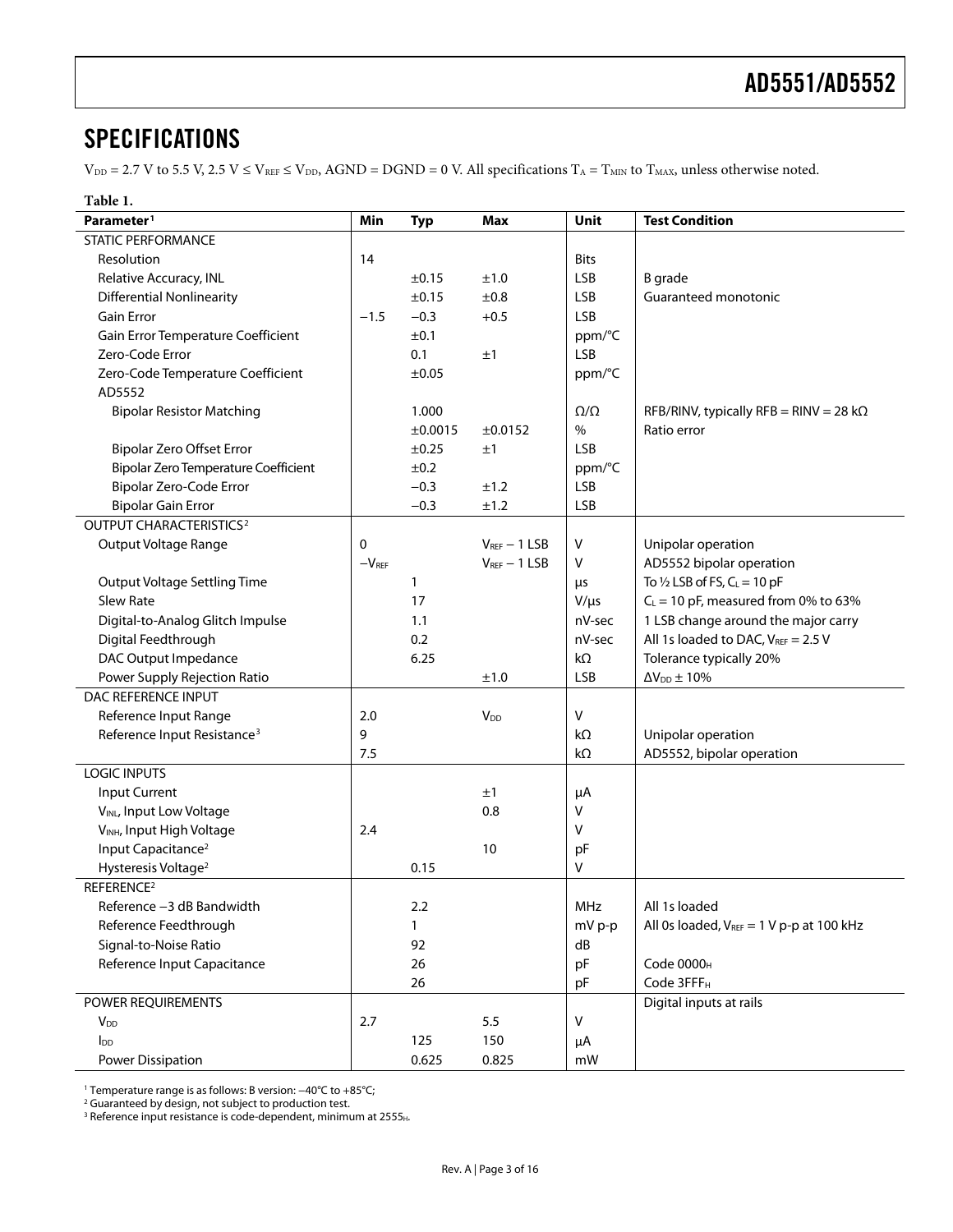### <span id="page-3-0"></span>**TIMING CHARACTERISTICS**

 $V_{DD}$  = 2.7 V to 5.5 V, 2.5 V ≤ V<sub>REF</sub> ≤ 5.5 V, AGND = DGND = 0 V. All specifications  $-40^{\circ}$ C ≤ T<sub>A</sub> ≤ +85°C, unless otherwise noted.

#### **Table 2.**

|                           | Limit at T <sub>MIN</sub> , T <sub>MAX</sub> |             |                                                         |
|---------------------------|----------------------------------------------|-------------|---------------------------------------------------------|
| Parameter <sup>1, 2</sup> | <b>All Versions</b>                          | <b>Unit</b> | <b>Description</b>                                      |
| f <sub>SCLK</sub>         | 25                                           | MHz max     | SCLK cycle frequency                                    |
| $t_1$                     | 40                                           | ns min      | SCLK cycle time                                         |
| t <sub>2</sub>            | 20                                           | ns min      | SCLK high time                                          |
| $t_3$                     | 20                                           | ns min      | <b>SCLK</b> low time                                    |
| $t_{4}$                   | 15                                           | ns min      | CS low to SCLK high setup                               |
| t <sub>5</sub>            | 15                                           | ns min      | $\overline{\mathsf{CS}}$ high to SCLK high setup        |
| $t_{6}$                   | 35                                           | ns min      | SCLK high to $\overline{CS}$ low hold time              |
| t <sub>7</sub>            | 20                                           | ns min      | SCLK high to $\overline{CS}$ high hold time             |
| $t_{8}$                   | 15                                           | ns min      | Data setup time                                         |
| t9                        | 0                                            | ns min      | Data hold time                                          |
| $t_{10}$                  | 30                                           | ns min      | LDAC pulse width                                        |
| $t_{11}$                  | 30                                           | ns min      | CS high to LDAC low setup                               |
| $t_{12}$                  | 30                                           | ns min      | $\overline{\text{CS}}$ high time between active periods |

<sup>1</sup> Guaranteed by design, not production tested.

 $^2$  Sample tested during initial release and after any redesign or process change that may affect this parameter. All input signals are measured with tr = tf = 5 ns (10% to 90% of +3 V and timed from a voltage level of  $+1.6$  V).

<span id="page-3-1"></span>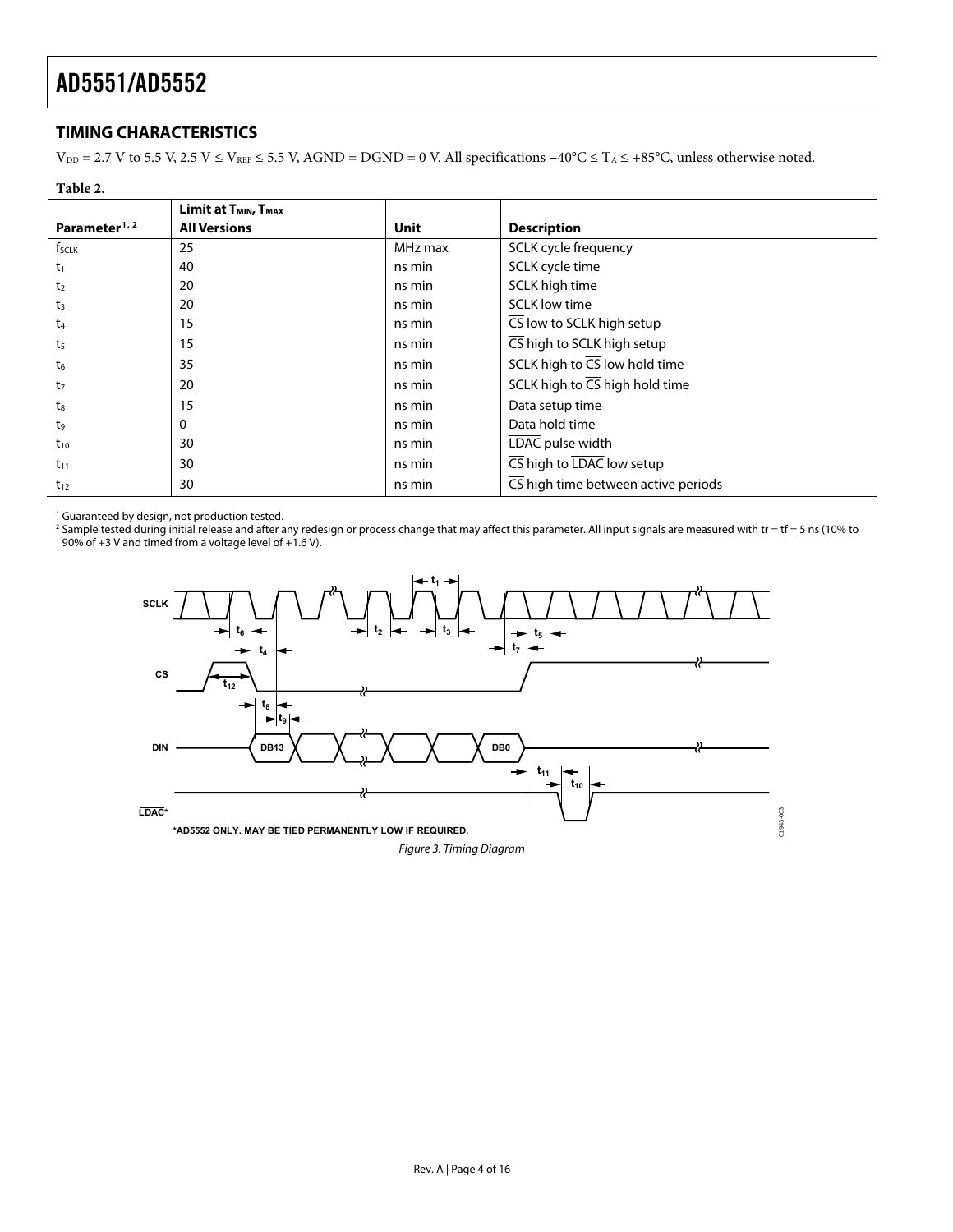### <span id="page-4-1"></span><span id="page-4-0"></span>ABSOLUTE MAXIMUM RATINGS

 $T_A = 25$ °C unless otherwise noted

#### **Table 3.**

| <b>Parameter</b>                                   | Rating                                    |
|----------------------------------------------------|-------------------------------------------|
| V <sub>DD</sub> to AGND                            | $-0.3$ V to $+6$ V                        |
| Digital Input Voltage to DGND                      | $-0.3$ V to V <sub>DD</sub> + 0.3 V       |
| $V_{OUT}$ to AGND                                  | $-0.3$ V to V <sub>DD</sub> + 0.3 V       |
| AGND, AGNDF, AGNDS to DGND                         | $-0.3$ V to $+0.3$ V                      |
| Input Current to Any Pin Except Supplies           | $\pm 10$ mA                               |
| Operating Temperature Range                        |                                           |
| Industrial (B Version)                             | $-40^{\circ}$ C to $+85^{\circ}$ C        |
| Storage Temperature Range                          | $-65^{\circ}$ C to $+150^{\circ}$ C       |
| Maximum Junction Temperature, (T <sub>J</sub> max) | $150^{\circ}$ C                           |
| Package Power Dissipation                          | (T) max – T <sub>A</sub> )/ $\theta_{JA}$ |
| Thermal Impedance                                  | $\theta$ ia                               |
| SOIC (R-8)                                         | 149.5°C/W                                 |
| SOIC (R-14)                                        | 104.5°C/W                                 |
| Lead Temperature, Soldering                        |                                           |
| Peak Temperature <sup>1</sup>                      | $260^{\circ}$ C                           |
| FSD <sup>2</sup>                                   | 5 kV                                      |

Stresses above those listed under Absolute Maximum Ratings may cause permanent damage to the device. This is a stress rating only; functional operation of the device at these or any other conditions above those listed in the operational sections of this specification is not implied. Exposure to absolute maximum rating conditions for extended periods may affect device reliability.

#### **ESD CAUTION**



ESD (electrostatic discharge) sensitive device. Charged devices and circuit boards can discharge<br>without detection. Although this product features patented or proprietary protection circuitry, damage may occur on devices subjected to high energy ESD. Therefore, proper ESD precautions should be taken to avoid performance degradation or loss of functionality.

1 As per JEDEC Standard 20.

<sup>2</sup> HBM classification.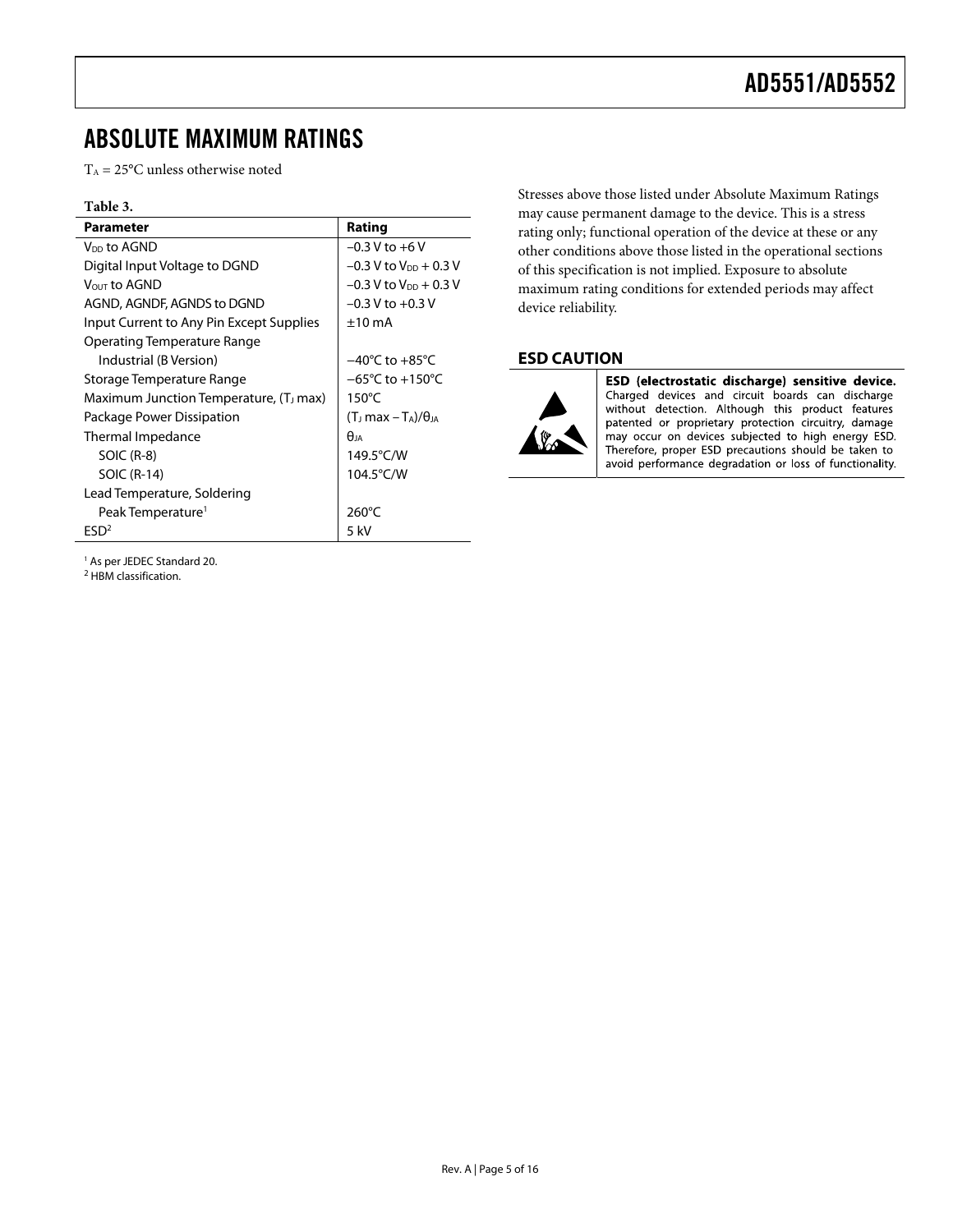# <span id="page-5-0"></span>PIN CONFIGURATIONS AND FUNCTION DESCRIPTIONS



Figure 4. AD5551 Pin Configuration



Figure 5. AD5552 Pin Configuration

#### **Table 4. AD5551 Pin Function Descriptions**

| Pin No.        | <b>Mnemonic</b>        | <b>Description</b>                                                                                                          |
|----------------|------------------------|-----------------------------------------------------------------------------------------------------------------------------|
|                | <b>VOUT</b>            | Analog Output Voltage from the DAC.                                                                                         |
|                | AGND                   | Ground Reference Point for Analog Circuitry.                                                                                |
|                | $V_{REF}$              | This is the voltage reference input for the DAC. Connect to external reference ranges from 2 V to $V_{DD}$ .                |
| $\overline{4}$ | $\overline{\text{CS}}$ | This is an active low-logic input signal. The chip select signal is used to frame the serial data input.                    |
| 5              | <b>SCLK</b>            | Clock Input. Data is clocked into the input register on the rising edge of SCLK. Duty cycle must be between 40%<br>and 60%. |
| -6             | <b>DIN</b>             | Serial Data Input. This device accepts 14-bit words. Data is clocked into the input register on the rising edge of SCLK.    |
|                | <b>DGND</b>            | Digital Ground. Ground reference for digital circuitry.                                                                     |
| 8              | V <sub>DD</sub>        | Analog Supply Voltage, 2.7 V to $5.5$ V $\pm$ 10%.                                                                          |

| Pin No.           | Mnemonic         | <b>Description</b>                                                                                                                  |
|-------------------|------------------|-------------------------------------------------------------------------------------------------------------------------------------|
|                   | <b>RFB</b>       | Feedback Resistor. In bipolar mode, connect this pin to external op amp output.                                                     |
|                   | $V_{\text{OUT}}$ | Analog Output Voltage from the DAC.                                                                                                 |
| 3                 | <b>AGNDF</b>     | Ground Reference Point for Analog Circuitry (Force).                                                                                |
| 4                 | <b>AGNDS</b>     | Ground Reference Point for Analog Circuitry (Sense).                                                                                |
| 5                 | <b>V</b> REES    | This is the voltage reference input (sense) for the DAC. Connect to external reference ranges from 2 V to V <sub>DD</sub> .         |
| 6                 | V <sub>REF</sub> | This is the voltage reference input (force) for the DAC. Connect to external reference ranges from 2 V to V <sub>DD</sub> .         |
|                   | CS               | This is an active low-logic input signal. The chip select signal is used to frame the serial data input.                            |
| 8                 | <b>SCLK</b>      | Clock input. Data is clocked into the input register on the rising edge of SCLK. Duty cycle must be between 40%<br>and 60%.         |
| 9                 | <b>NC</b>        | No Connect.                                                                                                                         |
| 10                | <b>DIN</b>       | Serial Data Input. This device accepts 14-bit words. Data is clocked into the input register on the rising edge of SCLK.            |
| 11                | <b>LDAC</b>      | LDAC Input. When this input is taken low, the DAC register is simultaneously updated with the contents of the                       |
|                   |                  | input register.                                                                                                                     |
| $12 \overline{ }$ | <b>DGND</b>      | Digital Ground. Ground reference for digital circuitry.                                                                             |
| 13                | <b>INV</b>       | Connected to the internal scaling resistors of the DAC. Connect the INV pin to external op amps inverting input in<br>bipolar mode. |
| 14                | V <sub>DD</sub>  | Analog Supply Voltage, 2.7 V to 5.5 V $\pm$ 10%.                                                                                    |

#### **Table 5. AD5552 Pin Function Descriptions**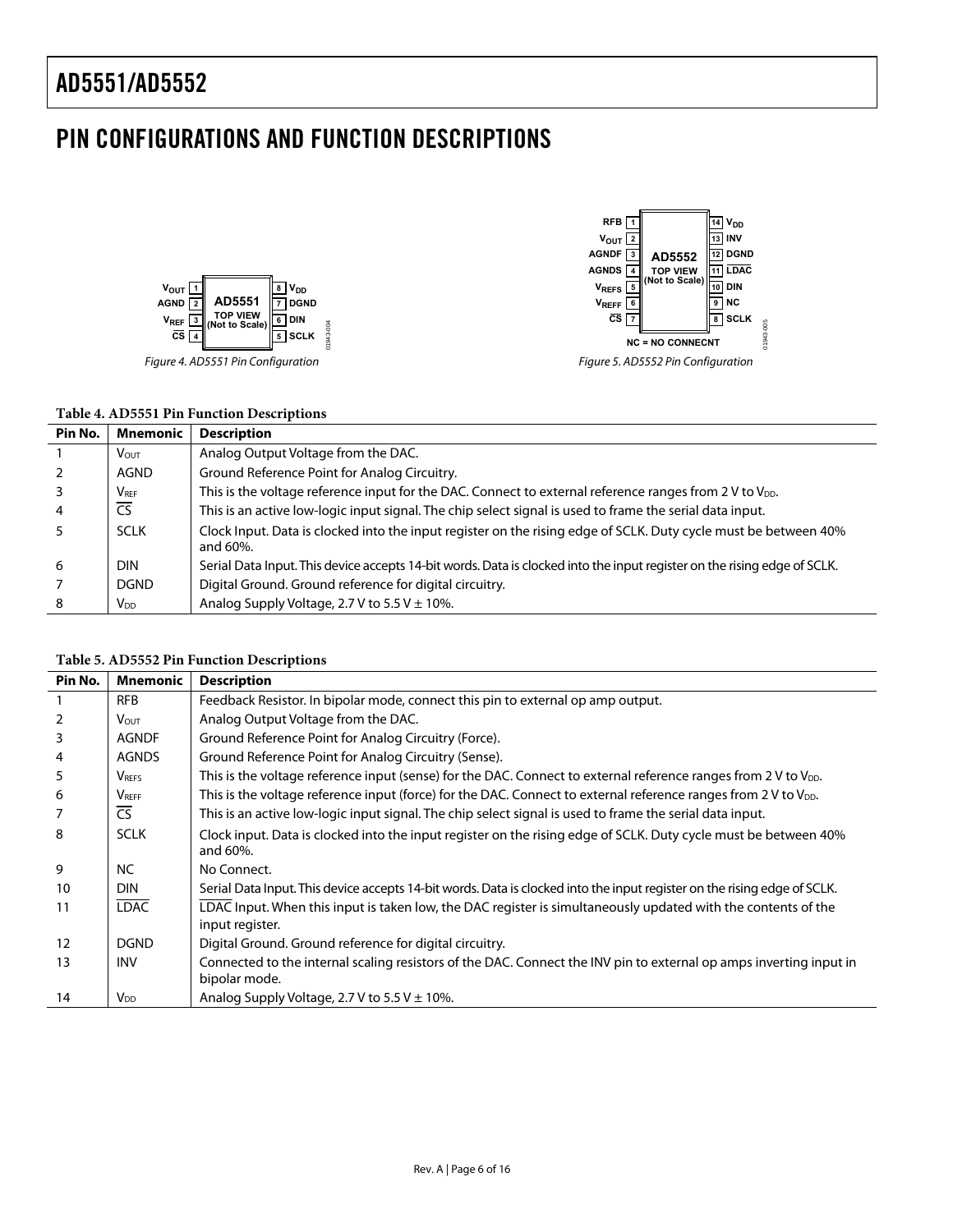### <span id="page-6-0"></span>TYPICAL PERFORMANCE CHARACTERISTICS

<span id="page-6-1"></span>

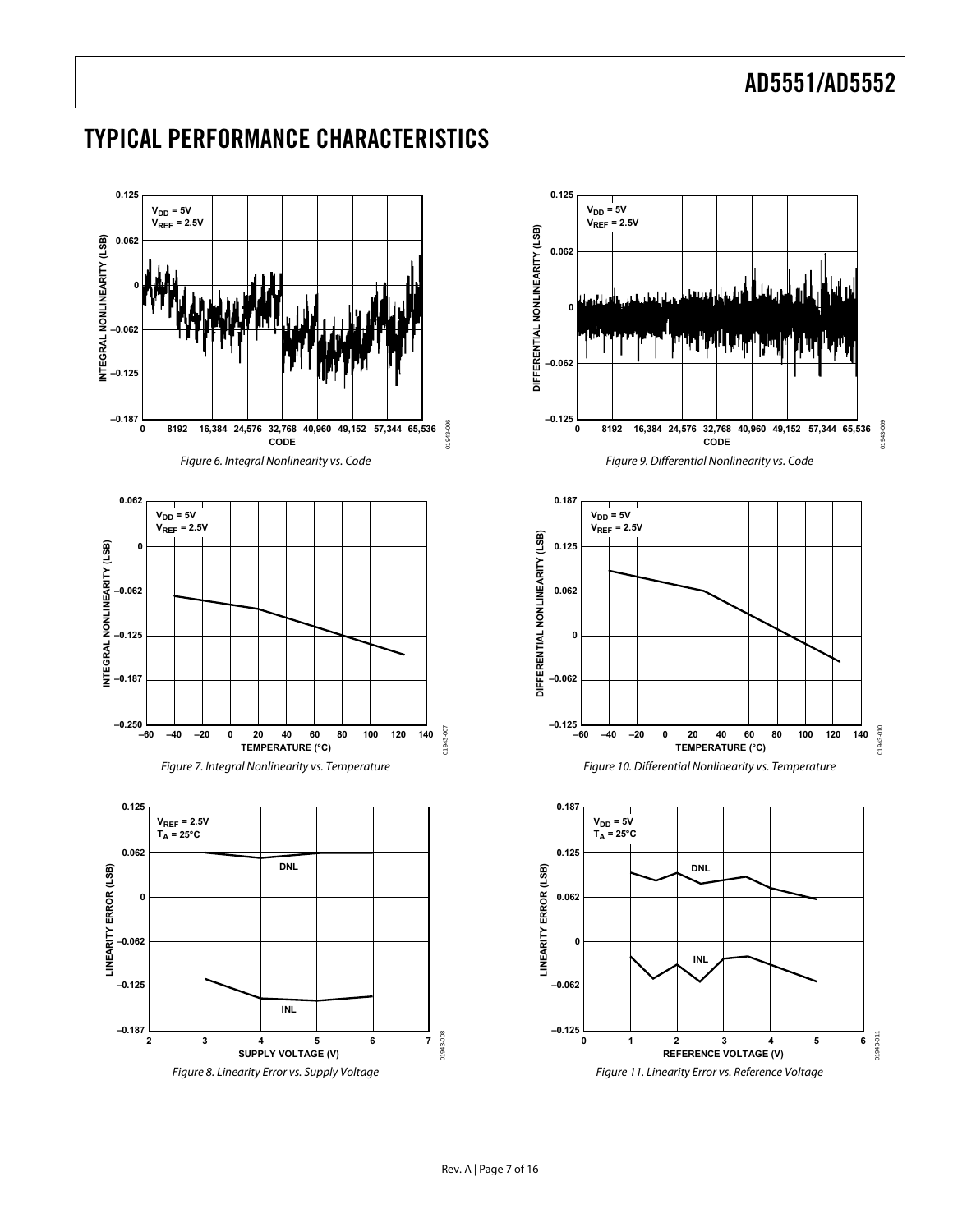



Figure 13. Supply Current vs. Temperature



Figure 14. Supply Current vs. Digital Input Voltage









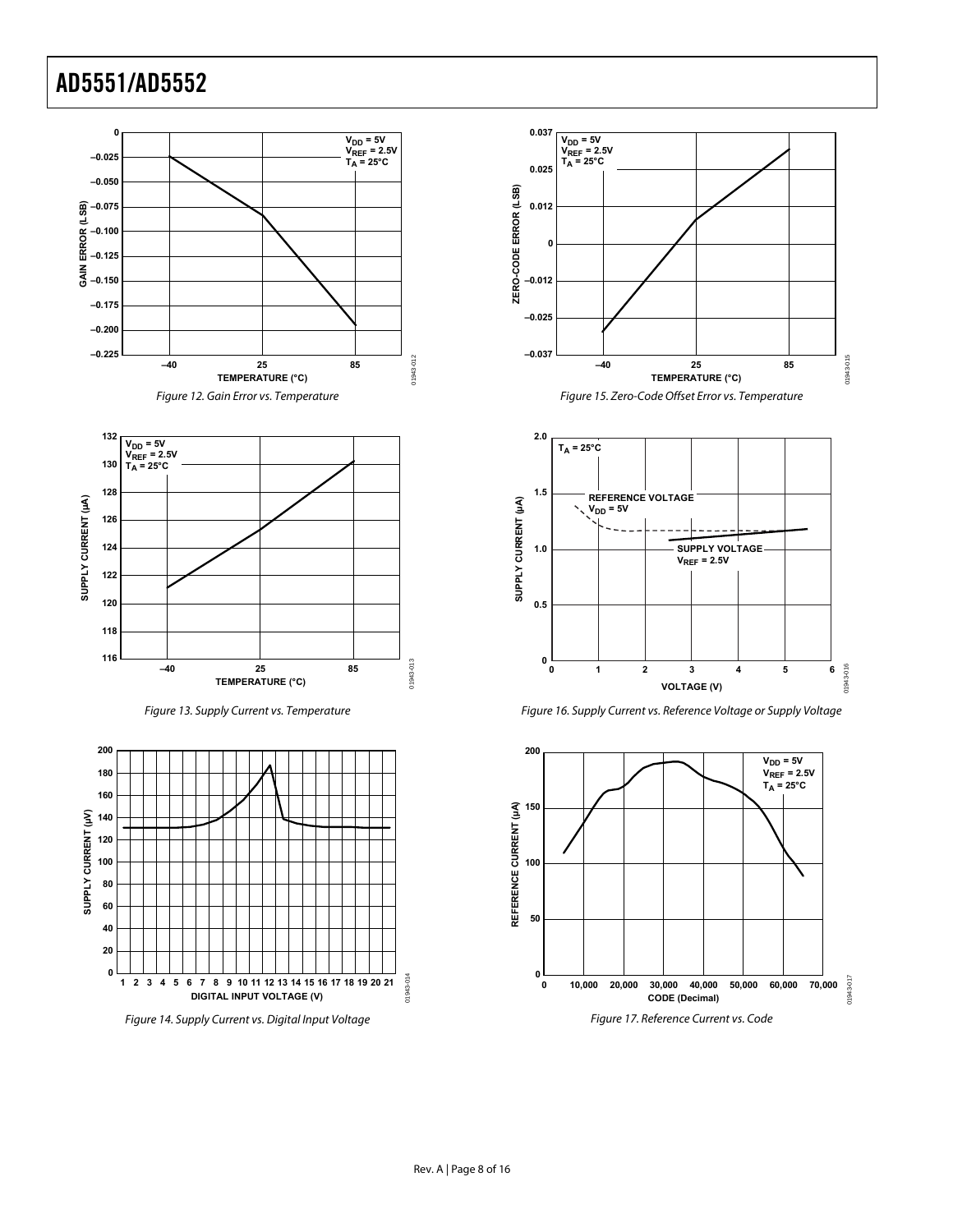01943-020



<span id="page-8-1"></span><span id="page-8-0"></span>



Figure 20. Large Signal Settling Time



Figure 21. Small Signal Settling Time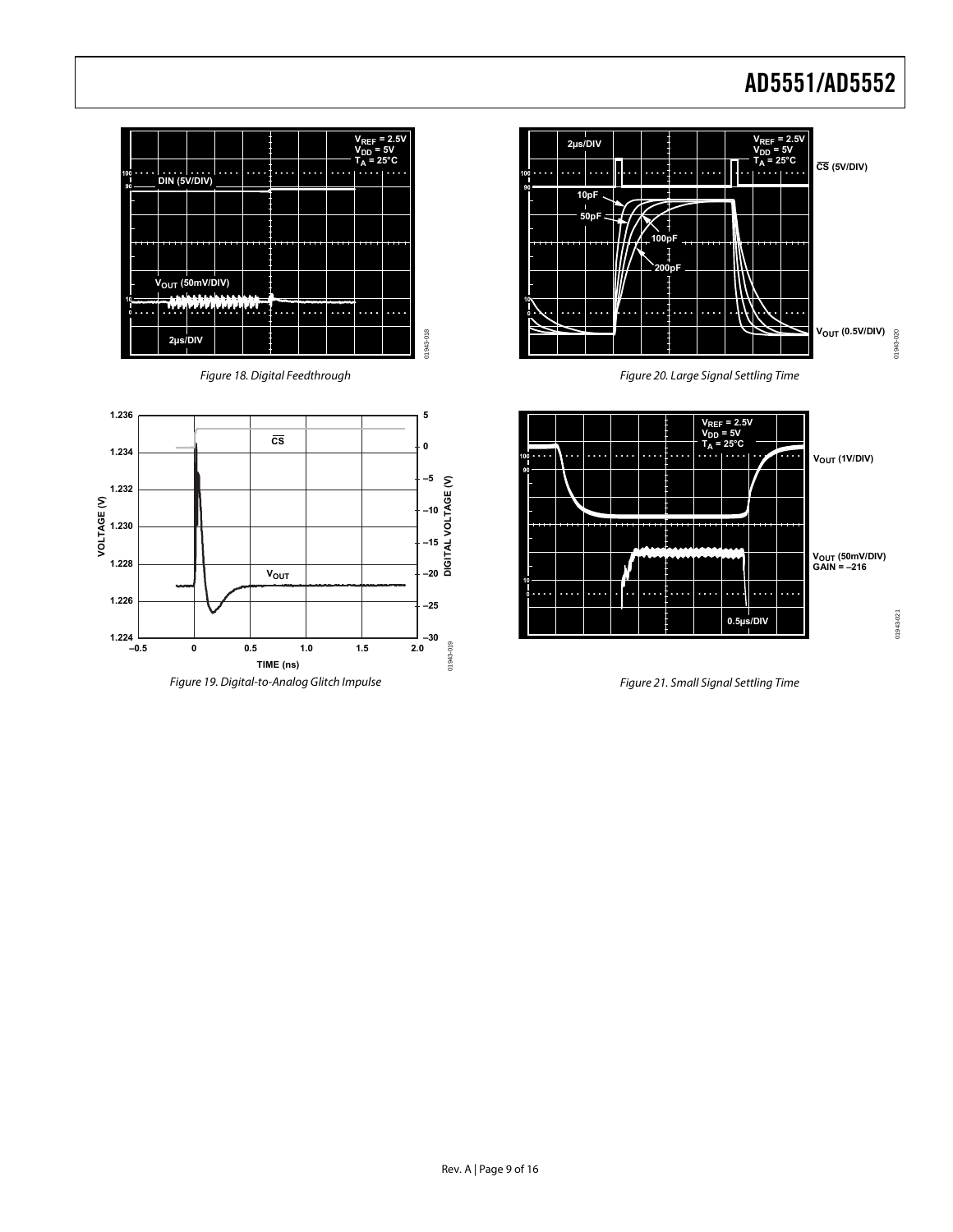# <span id="page-9-0"></span>**TERMINOLOGY**

#### **Relative Accuracy**

For the DAC, relative accuracy or integral nonlinearity (INL) is a measure of the maximum deviation, in LSBs, from a straight line passing through the endpoints of the DAC transfer function. A typical INL vs. code plot can be seen in [Figure 6.](#page-6-1)

#### **Differential Nonlinearity**

Differential nonlinearity is the difference between the measured change and the ideal 1 LSB change between any two adjacent codes. A specified differential nonlinearity of ±1 LSB maximum ensures monotonicity. A typical DNL vs. code plot can be seen in [Figure 9.](#page-6-1)

#### **Gain Error**

Gain error is the difference between the actual and ideal analog output range, expressed as a percent of the full-scale range. It is the deviation in slope of the DAC transfer characteristic from ideal.

#### **Gain Error Temperature Coefficient**

This is a measure of the change in gain error with changes in temperature. It is expressed in ppm/°C.

#### **Zero-Code Error**

Zero code error is a measure of the output error when zero code is loaded to the DAC register.

#### **Zero-Code Temperature Coefficient**

This is a measure of the change in zero code error with a change in temperature. It is expressed in mV/°C.

#### **Digital-to-Analog Glitch Impulse**

Digital-to-analog glitch impulse is the impulse injected into the analog output when the input code in the DAC register changes state. It is normally specified as the area of the glitch in nV-sec and is measured when the digital input code is changed by 1 LSB at the major carry transition. A plot of the glitch impulse is shown in [Figure 19.](#page-8-0)

#### **Digital Feedthrough**

Digital feedthrough is a measure of the impulse injected into the analog output of the DAC from the digital inputs of the DAC, but is measured when the DAC output is not updated. CS is held high, while the CLK and DIN signals are toggled. It is specified in nV-sec and is measured with a full-scale code change on the data bus, that is, from all 0s to all 1s and vice versa. A typical plot of digital feedthrough is shown in [Figure 18](#page-8-1).

#### **Power Supply Rejection Ratio**

This specification indicates how the output of the DAC is affected by changes in the power supply voltage. Power-supply rejection ratio is quoted in terms of % change in output per % change in V<sub>DD</sub> for full-scale output of the DAC. V<sub>DD</sub> is varied by ±10%.

#### **Reference Feedthrough**

This is a measure of the feedthrough from the VREF input to the DAC output when the DAC is loaded with all 0s. A 100 kHz, 1 V p-p is applied to VREF. Reference feedthrough is expressed in mV p-p.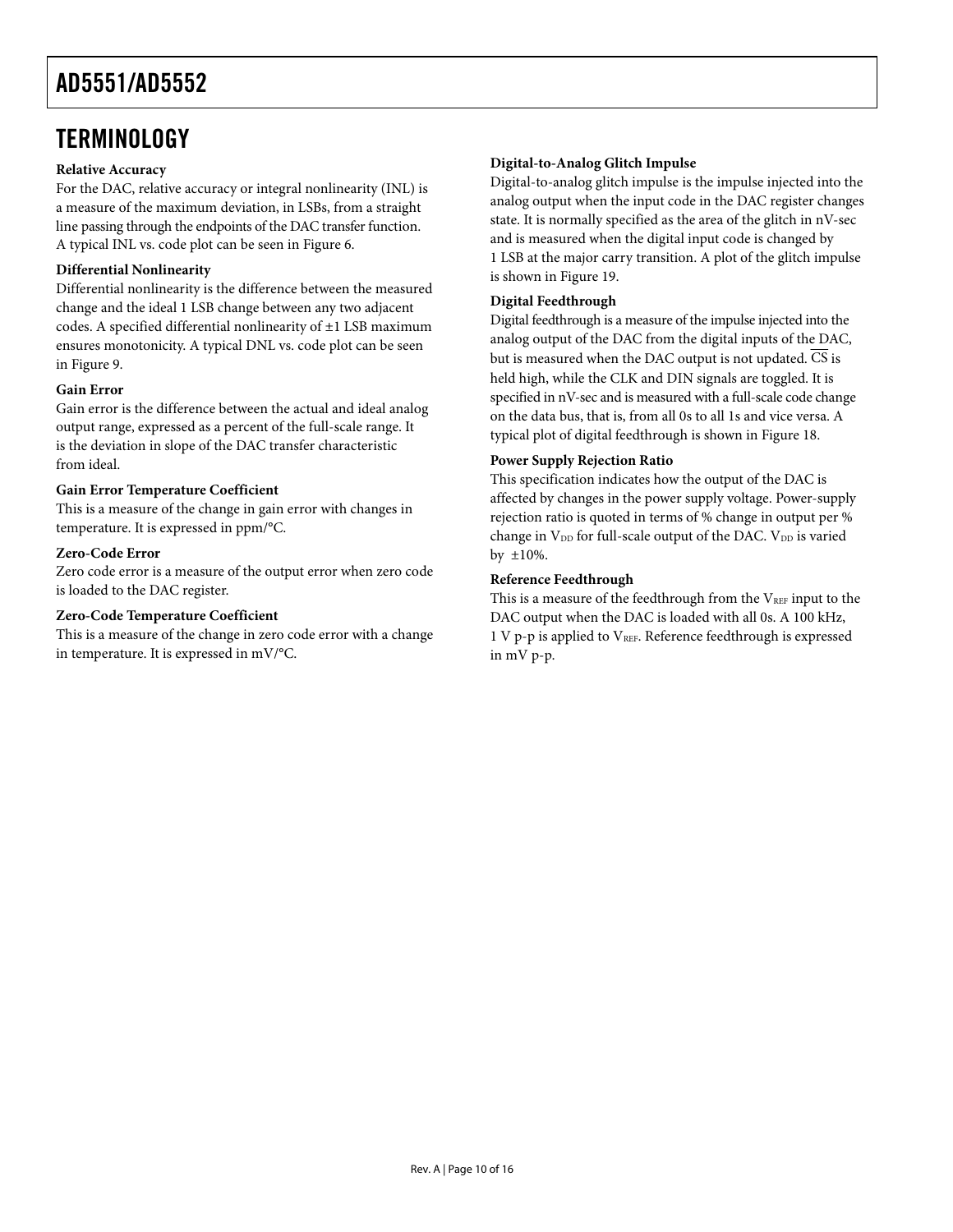### <span id="page-10-1"></span><span id="page-10-0"></span>THEORY OF OPERATION

The AD5551/AD5552 are single, 14-bit, serial input, voltage output DACs. They operate from a single supply ranging from 2.7 V to 5.5 V and consume typically 125 μA with a supply of 5 V. Data is written to these devices in a 14-bit word format, via a 3-or 4-wire serial interface. To ensure a known power-up state, these parts were designed with a power-on reset function. In unipolar mode, the output is reset to 0 V, while in bipolar mode, the AD5552 output is set to  $-V<sub>REF</sub>$ . Kelvin sense connections for the reference and analog ground are included on the AD5552.

### **DIGITAL-TO-ANALOG SECTION**

The DAC architecture consists of two matched DAC sections. A simplified circuit diagram is shown in [Figure 22.](#page-10-2) The DAC architecture of the AD5551/AD5552 is segmented. The four MSBs of the 14-bit data word are decoded to drive 15 switches, E1 to E15. Each of these switches connects one of 15 matched resistors to either AGND or V<sub>REF</sub>. The remaining 10 bits of the data word drive switches S0 to S9 of a 10-bit voltage mode R-2R ladder network.



Figure 22. DAC Architecture

<span id="page-10-2"></span>With this type of DAC configuration, the output impedance is independent of code, while the input impedance seen by the reference is heavily code dependent. The output voltage is dependent on the reference voltage as shown in the following equation:

$$
V_{OUT} = \frac{V_{REF} \times D}{2^N}
$$

where:

*D* is the decimal data word loaded to the DAC register. *N* is the resolution of the DAC.

<span id="page-10-4"></span><span id="page-10-3"></span>For a reference of 2.5 V, the equation simplifies to the following,

$$
V_{OUT} = \frac{2.5 \times D}{16,384}
$$

This gives a  $V_{\text{OUT}}$  of 1.25 V with midscale loaded, and a  $V_{\text{OUT}}$ of 2.5 V with full-scale loaded to the DAC. The LSB size is VREF/16,384.

### **SERIAL INTERFACE**

The AD5551/AD5552 are controlled by a versatile 3-wire serial interface, which operates at clock rates up to 25 MHz and is compatible with SPI, QSPI, MICROWIRE, and DSP interface standards. The timing diagram can be seen in [Figure 3.](#page-3-1) Input data is framed by the chip select input, CS. After a high-to-low transition on  $\overline{CS}$ , data is shifted synchronously and latched into the input register on the rising edge of the serial clock, SCLK. Data is loaded MSB first in 14-bit words. After 14 data bits have been loaded into the serial input register, a low-to-high transition on  $\overline{CS}$  transfers the contents of the shift register to the DAC. Data can only be loaded to the part while CS is low.

The AD5552 has an LDAC function that allows the DAC latch to be updated asynchronously by bringing  $\overline{\text{LDAC}}$  low after  $\overline{\text{CS}}$ goes high. LDAC should be maintained high while data is written to the shift register. Alternatively, LDAC may be tied permanently low to update the DAC synchronously. With LDAC tied permanently low, the rising edge of CS loads the data to the DAC.

### **UNIPOLAR OUTPUT OPERATION**

These DACs are capable of driving unbuffered loads of 60 kΩ. Unbuffered operation results in low-supply current, typically 300 μA, and a low-offset error. The AD5551 provides a unipolar output swing ranging from  $0$  V to  $V<sub>REF</sub>$ . The AD5552 can be configured to output both unipolar and bipolar voltages. [Figure 23](#page-10-3) shows a typical unipolar output voltage circuit. The code table for this mode of operation is shown in [Table 6](#page-10-4).



|  |  |  | Table 6. Unipolar Code Table |  |
|--|--|--|------------------------------|--|
|--|--|--|------------------------------|--|

| <b>DAC Latch Contents</b> |            |                                                            |
|---------------------------|------------|------------------------------------------------------------|
| MSB                       | <b>LSB</b> | <b>Analog Output</b>                                       |
| 11 1111 1111 1111         |            | $V_{REF} \times (16,383/16,384)$                           |
| 10 0000 0000 0000         |            | $V_{\text{REF}} \times (8192/16,384) = 1/2 V_{\text{REF}}$ |
| 00 0000 0000 0001         |            | $V_{REF} \times (1/16,384)$                                |
| <u>00 0000 0000 0000 </u> |            | 0 V                                                        |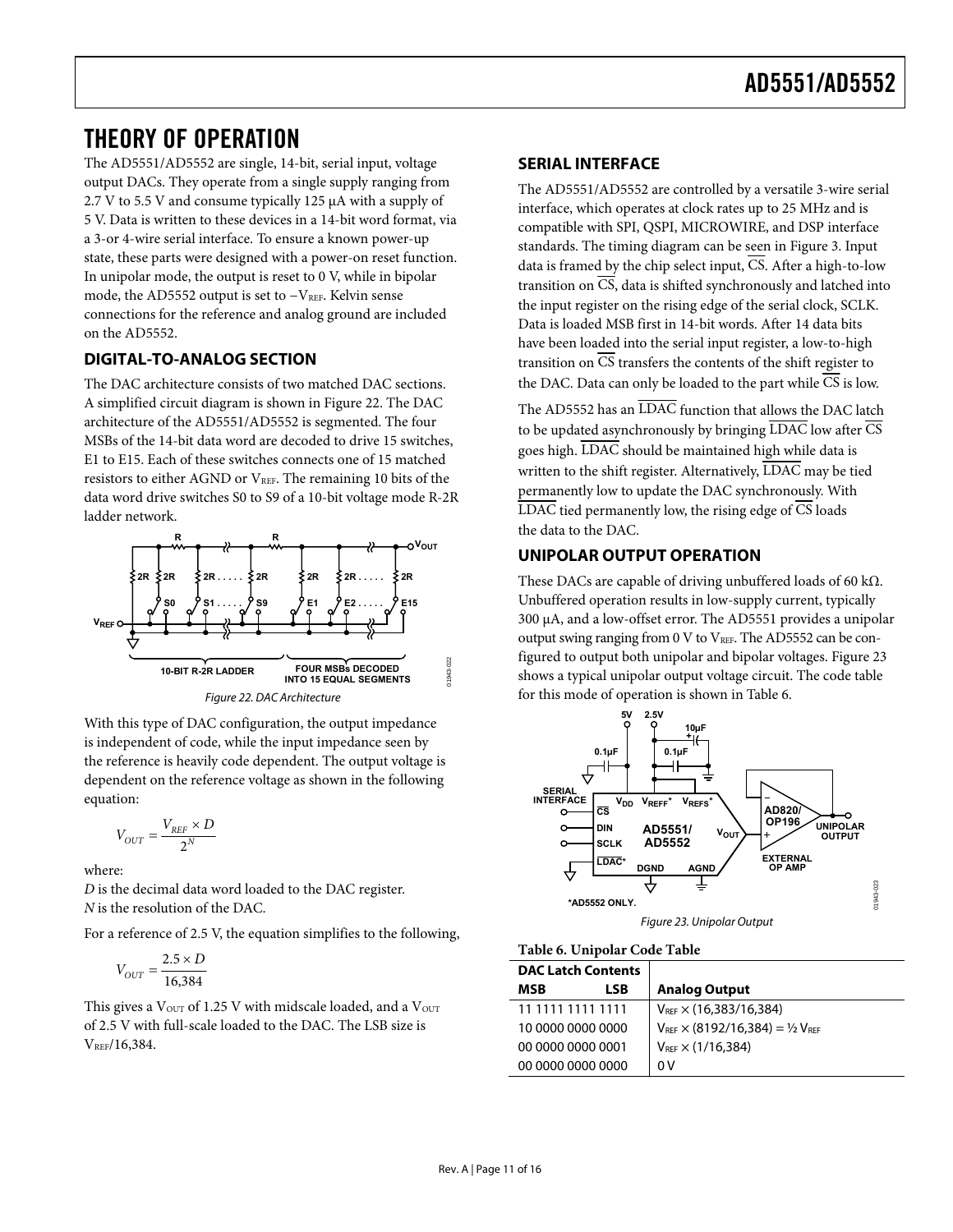<span id="page-11-0"></span>Assuming a perfect reference, the worst-case output voltage may be calculated from the following equation:

$$
V_{OUT-UM}=\frac{D}{2^{14}}\times\left(V_{REF}+V_{GE}\right)+V_{ZSE}+INL
$$

where:

*VOUT–UNI* is the unipolar mode worst-case output. *D* is the decimal code loaded to the DAC. *VREF* is the reference voltage applied to part. *VGE* is the gain error in volts. *VZSE* is the zero-scale error in volts.

*INL* is the integral nonlinearity in volts.

### **BIPOLAR OUTPUT OPERATION**

With the aid of an external op amp, the AD5552 may be configured to provide a bipolar voltage output. A typical circuit of such operation is shown in [Figure 24](#page-11-1). The matched bipolar offset resistors R<sub>FB</sub> and R<sub>INV</sub> are connected to an external op amp to achieve this bipolar output swing where  $R_{FB} = R_{INV} = 28$  k $\Omega$ . Table 7 shows the transfer function for this output operating mode. Also provided on the AD5552 are a set of Kelvin connections to the analog ground inputs.



<span id="page-11-1"></span>**Table 7. Bipolar Code Table** 

| <b>DAC Latch Contents</b> |     |                                          |
|---------------------------|-----|------------------------------------------|
| <b>MSB</b>                | LSB | <b>Analog Output</b>                     |
| 11 1111 1111 1111         |     | $+V_{REF} \times (8191/8192)$            |
| 10 0000 0000 0000         |     | $+V_{REF} \times (1/8192)$               |
| 00 0000 0000 0001         |     | 0 V                                      |
| 00 0000 0000 0000         |     | $-V_{REF} \times (1/8192)$               |
| 00 0000 0000 0000         |     | $-V_{REF} \times (8191/8192) = -V_{REF}$ |

Assuming a perfect reference, the worst-case bipolar output voltage may be calculated from the following equation.

$$
V_{OUT-BIP} = \frac{[(V_{OUT-UNI} + V_{OS})(2 + RD) - V_{REF}(1 + RD)}{1 + (2 + RD) / A}
$$

where:

 $V<sub>OS</sub>$  is the external op amp input offset voltage. *RD* is the RFB and RIN resistor matching error, unitless. *A* is the op amp open-loop gain.

### **OUTPUT AMPLIFIER SELECTION**

For bipolar mode, use a precision amplifier, supplied from a dual power supply. This provides the  $\pm V_{REF}$  output. In a singlesupply application, selection of a suitable op amp may be more difficult as the output swing of the amplifier does not usually include the negative rail, in this case AGND. This can result in some degradation of the specified performance unless the application does not use codes near zero.

The selected op amp needs to have a very low-offset voltage, (the DAC LSB is 152  $\mu$ V with a 2.5 V reference), to eliminate the need for output offset trims. Input bias current should also be very low as the bias current multiplied by the DAC output impedance (approximately 6K) adds to the zero-code error. Rail-to-rail input and output performance is required. For fast settling, the slew rate of the op amp should not impede the settling time of the DAC. Output impedance of the DAC is constant and code-independent, but to minimize gain errors, the input impedance of the output amplifier should be as high as possible. The amplifier should also have a 3 dB bandwidth of 1 MHz or greater. The amplifier adds another time constant to the system, therefore increasing the settling time of the output. A higher 3 dB amplifier bandwidth results in a faster effective settling time of the combined DAC and amplifier.

### **FORCE SENSE BUFFER AMPLIFIER SELECTION**

These amplifiers can be single-supply or dual supplies, low noise amplifiers. A low-output impedance at high frequencies is preferred as they need to be able to handle dynamic currents of up to ±20 mA.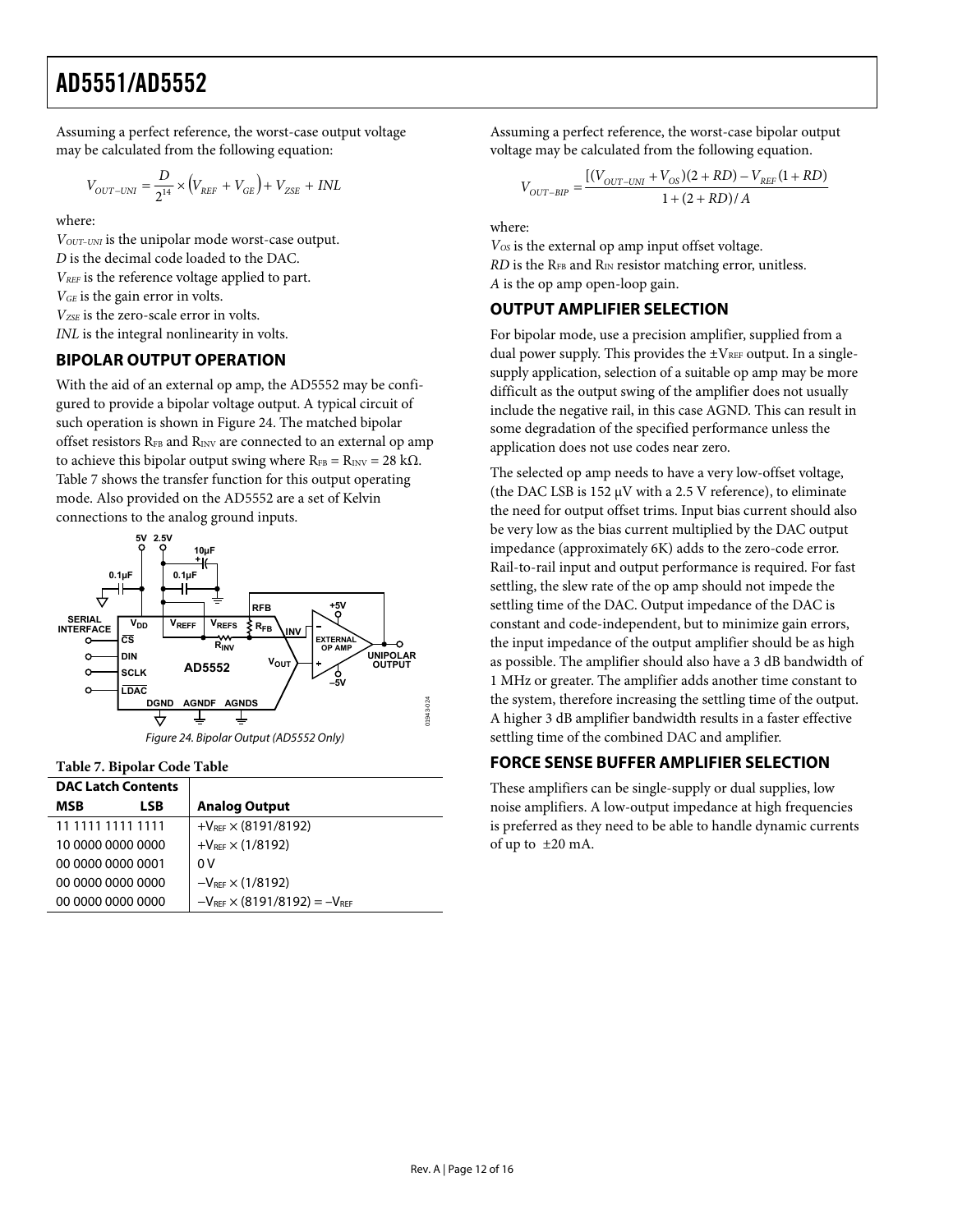#### <span id="page-12-1"></span><span id="page-12-0"></span>**REFERENCE AND GROUND**

As the input impedance is code-dependent, the reference pin should be driven from a low-impedance source. The AD5551/ AD5552 operate with a voltage reference ranging from 2 V to V<sub>DD</sub>. Although DAC's full-scale output voltage is determined by the reference, references below 2 V results in reduced accuracy. [Table 6](#page-10-4) an[d Table 7](#page-11-0) outline the analog output voltage for particular digital codes. For optimum performance, Kelvin sense connections are provided on the AD5552.

If the application does not require separate force and sense lines, they should be tied together close to the package to minimize voltage drops between the package leads and the internal die. [ADR291](http://www.analog.com/ADR291) and [ADR293](http://www.analog.com/ADR293) are suitable references for this product.

#### **POWER-ON RESET**

These parts have a power-on reset function to ensure the output is at a known state upon power-up. After power-up, the DAC register contains all zeros, until data is loaded from the serial register. However, the serial register is not cleared on power-up, so its contents are undefined. When loading data initially to the DAC, 14 bits or more should be loaded to prevent erroneous data appearing on the output. If more than 14 bits are loaded, only the last 14 are kept, and if fewer than 14 are loaded, bits remain from the previous word. If the AD5551/AD5552 needs to be interfaced with data shorter than 14 bits, the data should be padded with zeros at the LSBs.

### **POWER SUPPLY AND REFERENCE BYPASSING**

For accurate high-resolution performance, it is recommended that the reference and supply pins be bypassed with a 10 μF tantalum capacitor in parallel with a 0.1 μF ceramic capacitor.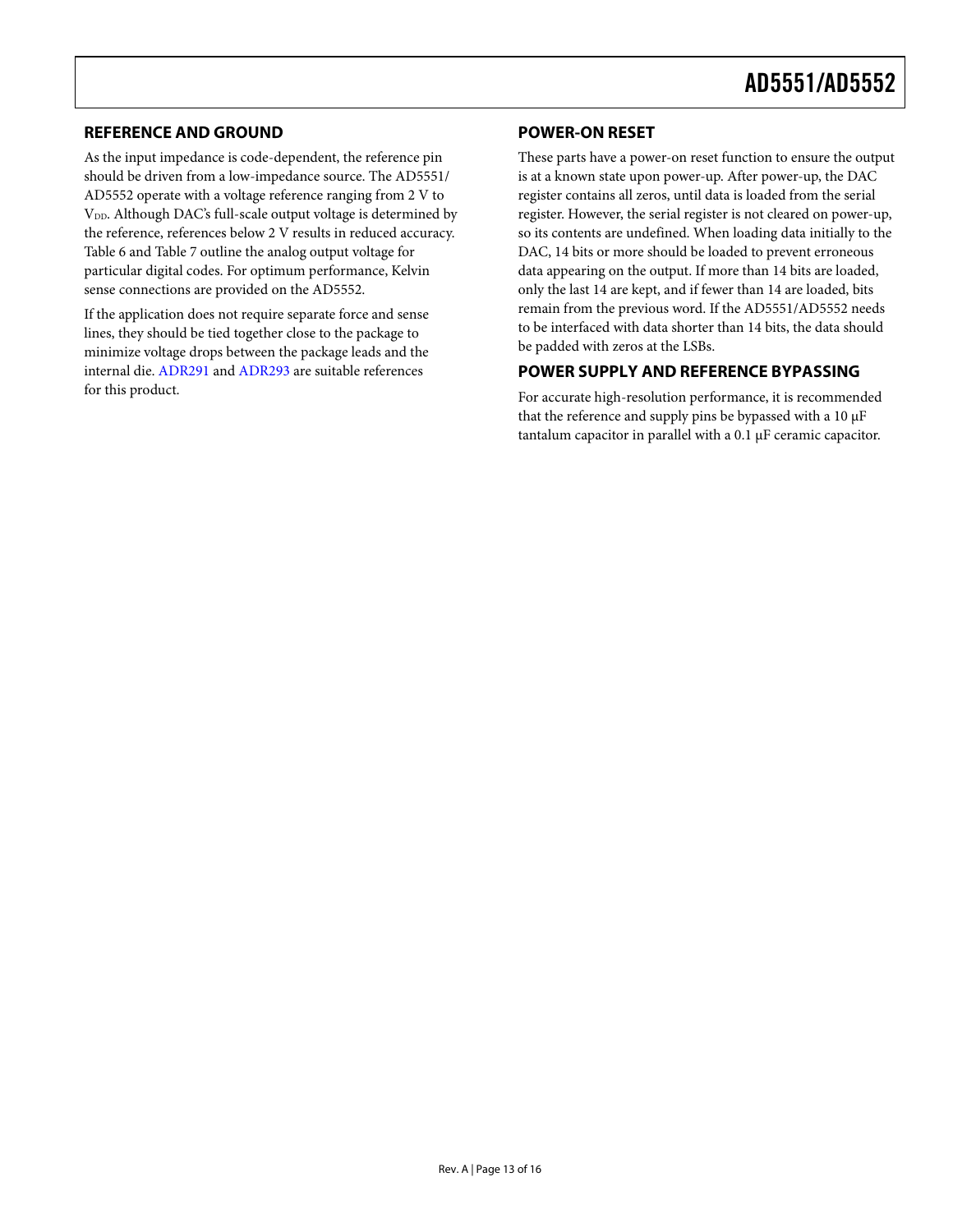# <span id="page-13-1"></span><span id="page-13-0"></span>MICROPROCESSOR INTERFACING

Microprocessor interfacing to the AD5551/AD5552 is via a serial bus that uses standard protocol compatible with DSP processors and microcontrollers. The communications channel requires a 3-wire interface consisting of a clock signal, a data signal and a synchronization signal. The AD5551/AD5552 require a 14-bit data word with data valid on the rising edge of SCLK. The DAC update may be done automatically when all the data is clocked in or it may be done under control of LDAC (AD5552 only).

### **ADSP-21xx TO AD5551/AD5552 INTERFACE**

<span id="page-13-4"></span>[Figure 25](#page-13-2) shows a serial interface between the AD5551/AD5552 and the ADSP-21xx. The ADSP-21xx should be set to operate in the SPORT (serial port) transmit alternate framing mode. The ADSP-21xx is programmed through the SPORT control register and should be configured as follows: internal clock operation, active low framing, 16-bit word length. The first 2 bits are don't care as AD5551/AD5552 keeps the last 14 bits. Transmission is initiated by writing a word to the Tx register after the SPORT has been enabled. Because of the edges-triggered difference, an inverter is required at the SCLKs between the DSP and the DAC.



Figure 25. ADSP-21xx to AD5551/AD5552 Interface

01943-025

343-025

### <span id="page-13-2"></span>**68HC11 TO AD5551/AD5552 INTERFACE**

[Figure 26](#page-13-3) shows a serial interface between the AD5551/AD5552 and the 68HC11 microcontroller. SCK of the 68HC11 drives the SCLK of the DAC, while the MOSI output drives the serial data line DIN. CS signal is driven from one of the port lines. The 68HC11 is configured for master mode;  $MSTR = 1$ ,  $CPOL = 0$ , and CPHA = 0. Data appearing on the MOSI output is valid on the rising edge of SCK.



<span id="page-13-3"></span>

#### **MICROWIRE TO AD5551/AD5552 INTERFACE**

[Figure 27](#page-13-4) shows an interface between the AD5551/AD5552 and any MICROWIRE-compatible device. Serial data is shifted out on the falling edge of the serial clock and into the AD5551/ AD5552 on the rising edge of the serial clock. No glue logic is required as the DAC clocks data into the input shift register on the rising edge.



### **80C51/80L51 TO AD5551/AD5552 INTERFACE**

A serial interface between the AD5551/AD5552 and the 80C51/ 80L51 microcontroller is shown in [Figure 28](#page-13-2). TxD of the microcontroller drives the SCLK of the AD5551/AD5552, while RxD drives the serial data line of the DAC. P3.3 is a bit programmable pin on the serial port which is used to drive  $\overline{\text{CS}}$ .



The 80C51/80L51 provides the LSB first, while the AD5551/ AD5552 expect the MSB of the 14-bit word first. Take care to ensure that the transmit routine takes this into account. Usually it can be done through software by shifting out and accumulating the bits in the correct order before inputting to the DAC. Also, 80C51 outputs 2 byte words/16 bits data, thus the first two bits, after rearrangement, should be don't care as they are dropped from the 14-bit word of the DAC.

When data is to be transmitted to the DAC, P3.3 is taken low. Data on RxD is valid on the falling edge of TxD, so the clock must be inverted as the DAC clocks data into the input shift register on the rising edge of the serial clock. The 80C51/80L51 transmits its data in 8-bit bytes with only eight falling clock edges occurring in the transmit cycle. As the DAC requires a 14-bit word, P3.3 (or any one of the other programmable bits) is the CS input signal to the DAC, so P3.3 should be brought low at the beginning of the 16-bit write cycle  $2 \times 8$  bit words and held low until the 16-bit  $2 \times 8$  cycle is completed. After that, P3.3 is brought high again and the new data loads to the DAC. Again, the first two bits, after rearranging, should be don't care. LDAC on the AD5552 may also be controlled by the 80C51/80L51 serial port output by using another bit programmable pin, P3.4.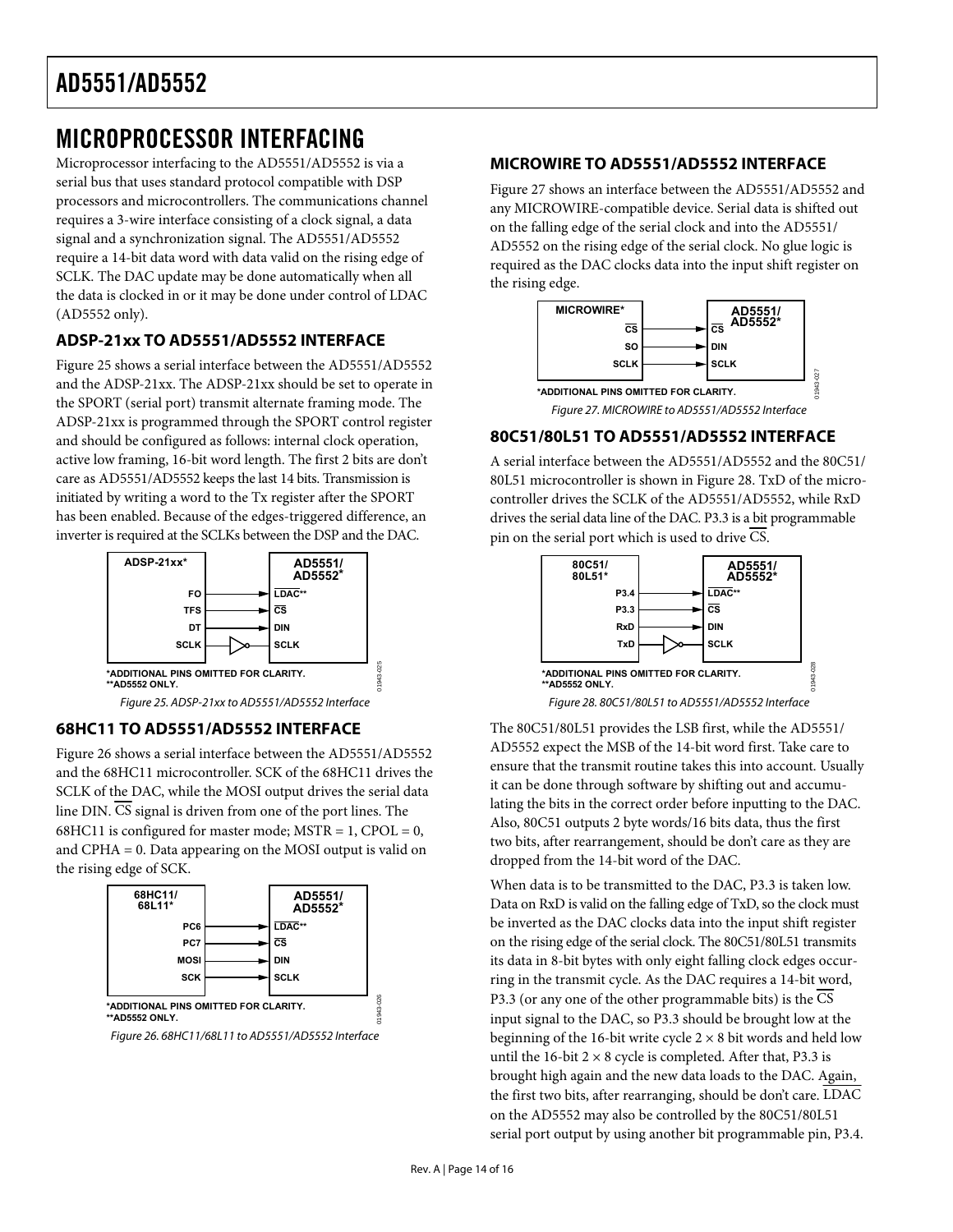# <span id="page-14-1"></span><span id="page-14-0"></span>APPLICATIONS INFORMATION

### **OPTOCOUPLER INTERFACE**

The digital inputs of the AD5551/AD5552 are Schmitttriggered, so they can accept slow transitions on the digital input lines. This makes these parts ideal for industrial applications where it may be necessary that the DAC is isolated from the controller via optocouplers. [Figure 29](#page-14-2) illustrates such an interface.



<span id="page-14-3"></span><span id="page-14-2"></span>Figure 29. AD5551/AD5552 in an Optocoupler Interface

### **DECODING MULTIPLE AD5551/AD5552S**

The  $\overline{CS}$  pin of the AD5551/AD5552 can be used to select one of a number of DACs. All devices receive the same serial clock and serial data, but only one device receives the CS signal at any one time. The DAC addressed is determined by the decoder. There is some digital feedthrough from the digital input lines. Using a burst clock minimizes the effects of digital feedthrough on the analog signal channels. [Figure 30](#page-14-3) shows a typical circuit.



Figure 30. Addressing Multiple AD5551/AD5552s